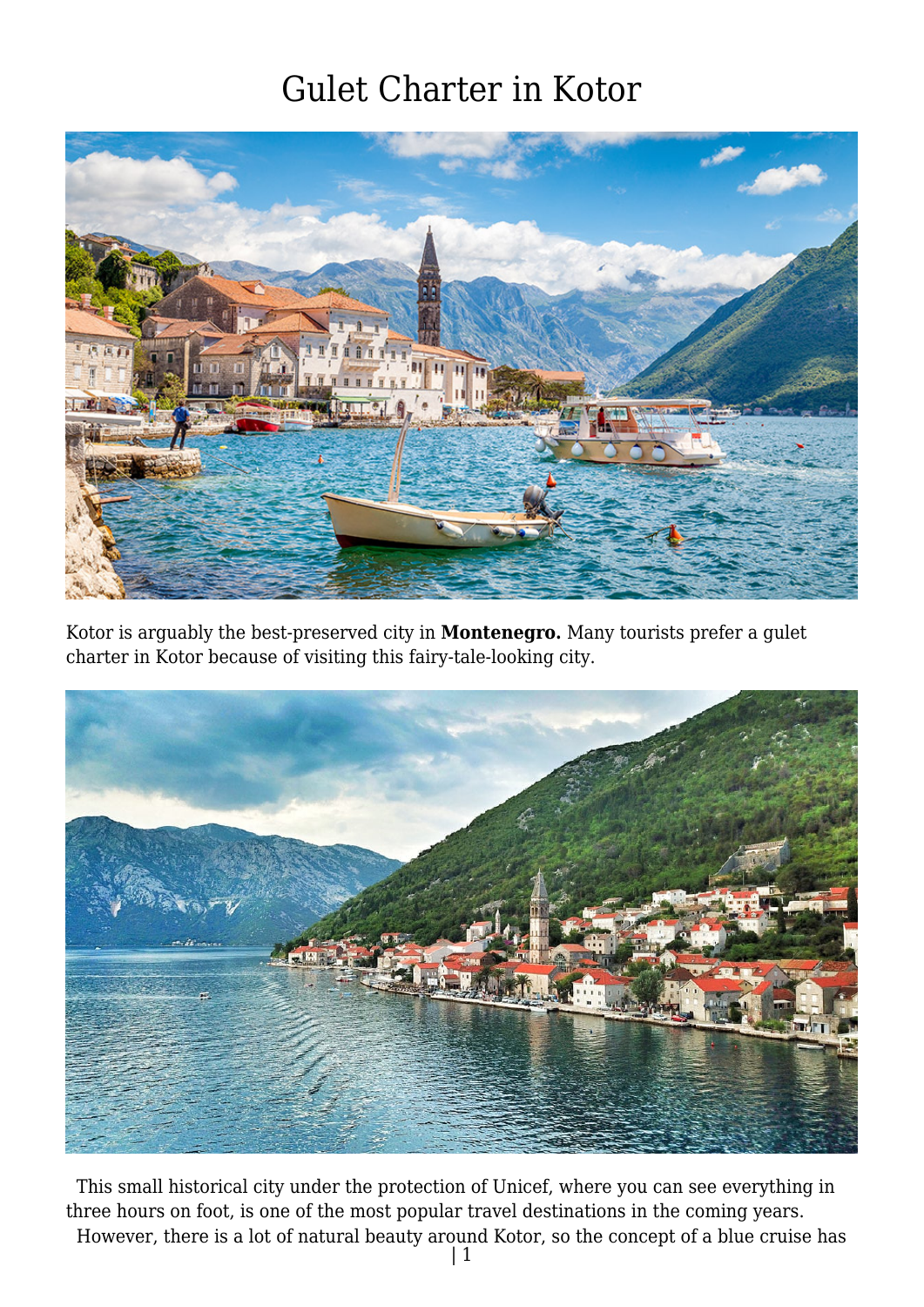become very popular in Kotor lately.

 As Gulet Broker Yachting, we offer the best-crewed yacht charter services in Kotor with our luxury yachts, gulets, and professional cabin crew for you and your family.

#### **Beauties of the Kotor City**

 Kotor is the cultural center of Montenegro. There are many things to see near the Bay of Kotor;

- The Venetians ruled Kotor for many years, therefore Venetian architecture will impress you,
- All the places to visit in Kotor are hidden in the old city surrounded by great walls.
- You will be able to visit historical places and museums in the city.
- It is known that the history of Kotor Castle dates back to before Christ.
- Natural beauties and hidden paradise coves that you can see with your gulet charter holiday.
- You will also discover the magnificent beaches and coves of Zadar.

 If you visit the city of Kotor, which is the most frequented place on the Adriatic coast, you should know that there is no limit to exploring the city. Once you see the historic Old Town, churches, St Mark's Lion, Arms Square, and sweet little boutiques for shopping, you will fall in love with this small town. You can be sure that the city of Kotor will offer you much more than a typical port city.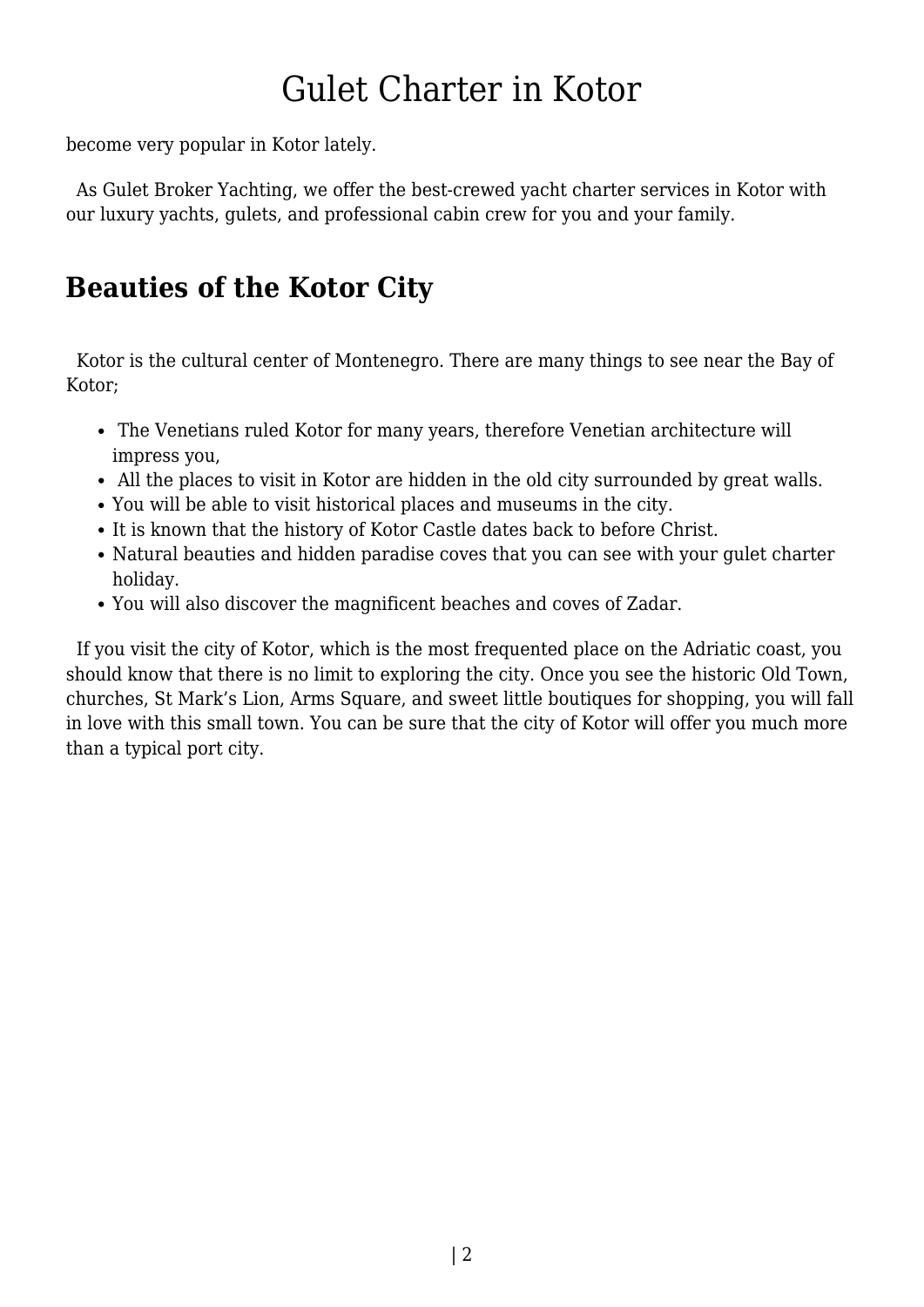

Since the Bay of Kotor is very safe, sailors have preferred this place for years.

 In addition, the city of Kotor is included in the UNESCO World Heritage list. You will find what you are looking for with our private yachts and gulets. Our gulets are luxurious and designed for you to relax with a professional and experienced crew. [Contact us](https://www.guletbroker.com/contact/) now to get the early reservation advantages.